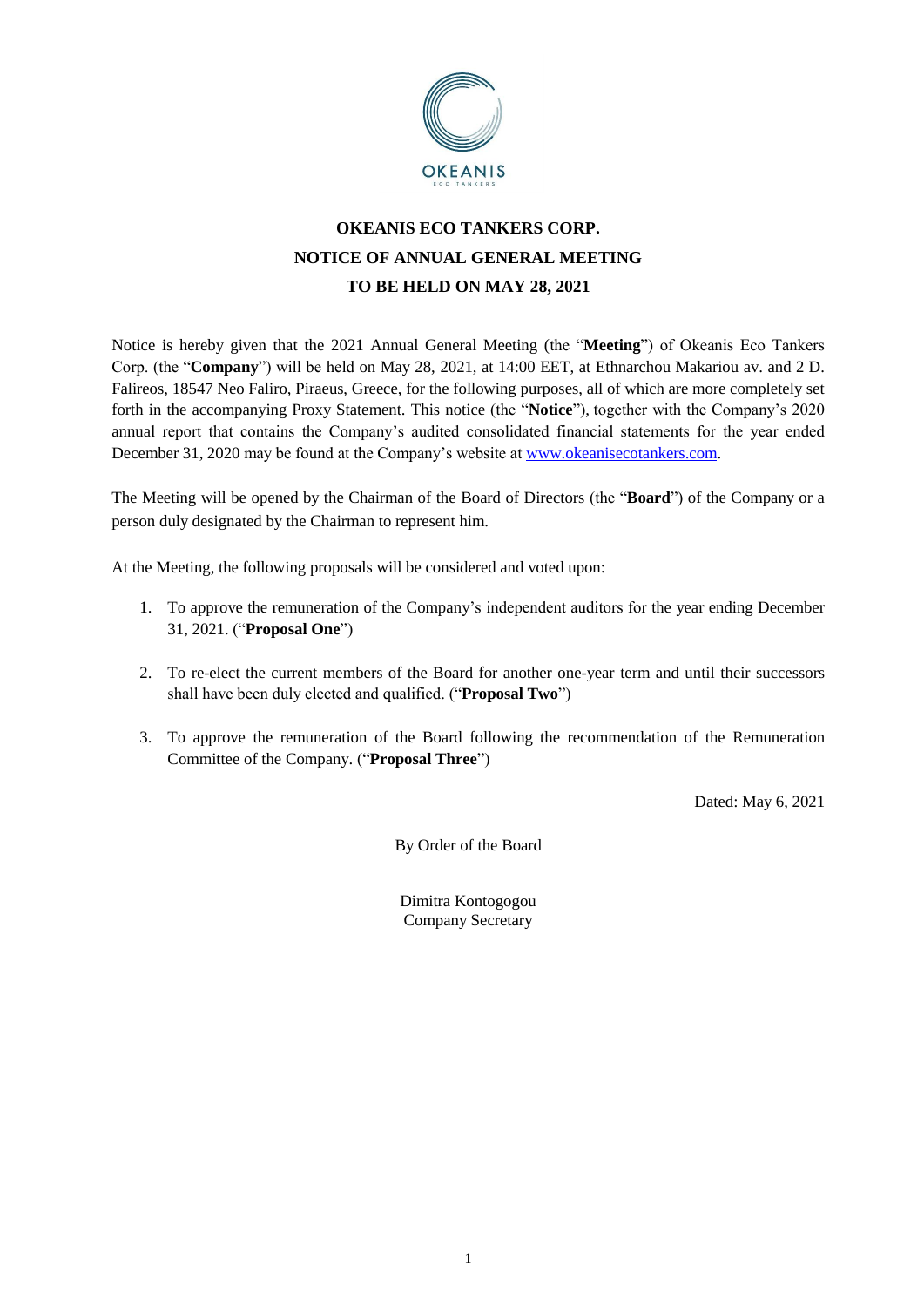### WHO MAY VOTE:

Each shareholder has the right to vote for the number of shares owned by the shareholder and registered on an account in the Norwegian Central Securities Depository (VPS) at close of business May 27, 2021 as the record date for the determination of the shareholders to attend and vote at the Meeting or any adjournment thereof.

To constitute a quorum, there must be present either in person or by proxy shareholders of record holding at least one-third of the shares issued and outstanding and entitled to vote at the Meeting. If less than a quorum is present, a majority of those shares present either in person or by proxy will have the power to adjourn the Meeting until a quorum is present.

Provided that a quorum is present, the affirmative vote of the majority of the votes present or represented by proxy and entitled to vote at the Meeting is required**.**

**IT IS IMPORTANT TO VOTE. WHETHER OR NOT YOU PLAN TO ATTEND THE ANNUAL MEETING, PLEASE COMPLETE, DATE, SIGN AND RETURN THE ENCLOSED PROXY. THE VOTE OF EVERY SHAREHOLDER IS IMPORTANT AND YOUR COOPERATION IN RETURNING YOUR EXECUTED PROXY PROMPTLY WILL BE APPRECIATED. ANY SIGNED PROXY RETURNED AND NOT COMPLETED WILL BE VOTED IN FAVOR OF ALL THE PROPOSALS PRESENTED IN THE PROXY STATEMENT.**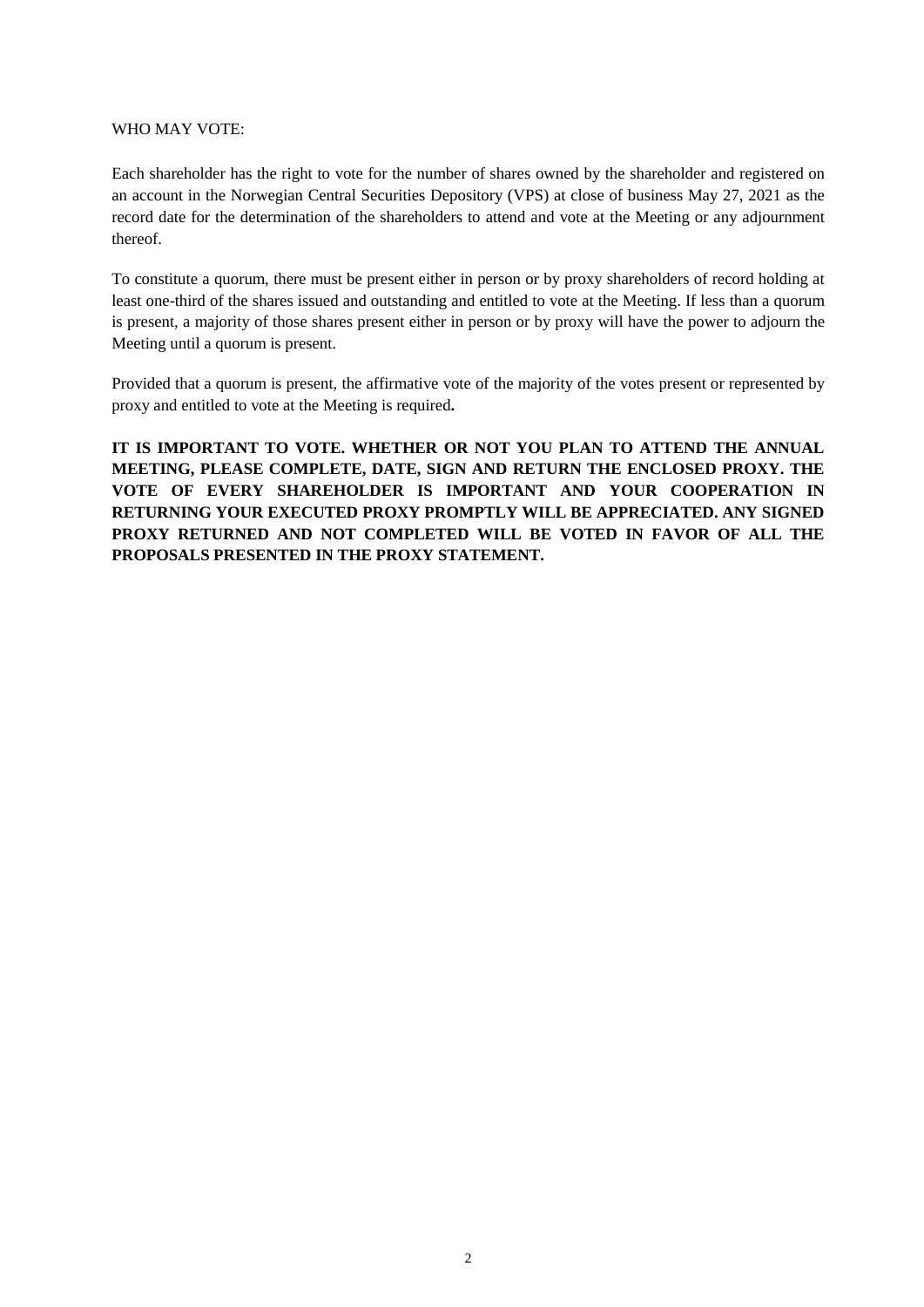### **OKEANIS ECO TANKERS CORP. \_\_\_\_\_\_\_\_\_\_\_\_\_\_\_\_\_\_\_\_\_\_\_\_\_\_\_\_\_\_\_\_\_**

## **PROXY STATEMENT FOR ANNUAL GENERAL MEETING MAY 28, 2021**

#### **INFORMATION CONCERNING SOLICITATION AND VOTING**

**\_\_\_\_\_\_\_\_\_\_\_\_\_\_\_\_\_\_\_\_\_\_\_\_\_\_\_\_\_\_\_\_\_**

#### **Why did you send me this Proxy Statement and this Proxy Vote Instructions?**

We sent you this Proxy Statement and the enclosed Proxy Vote Instructions form because the Company's Board is soliciting your proxy to vote at the Meeting and any adjournments of the Meeting, to be held on May 28, 2021, at 14:00 EET, at Ethnarchou Makariou av. and 2 D. Falireos, 18547 Neo Faliro, Piraeus, Greece for the purposes set forth herein and in the accompanying Notice. These materials together with the Company's 2020 annual report that contains the Company's audited consolidated financial statements for the year ended December 31, 2020 may be found on the Company's website at www.okeanisecotankers.com. Any shareholder may receive a hard copy of the Company's 2020 annual report free of charge upon written request to the Company (please email the Secretary of the Company at dgk@okeanisecotankers.com).

This Information Statement contains the information that you need to know in order to vote as well as information that the Board believes to be material in deciding whether or not to vote for the proposals of the Company.

#### **Who can vote?**

Only shareholders who own the Company's common shares and are registered in the Norwegian Central Securities Depository (VPS) at the close of business on May 27, 2021, as the record date, are entitled to vote at the Meeting.

As of the date of the Notice, the Company has 32,890,000 shares issued. The Company's common shares are the only class of voting shares. The shares are listed on the Oslo Børs under the symbol "OET". Shareholders do not need to attend the Meeting to vote for their shares. Shares represented by valid proxies, received within the proxy voting deadline for the Meeting will be voted at the Meeting.

#### **How many votes do I have?**

Each share carries one vote at the Company's Meeting.

#### **How do I vote?**

As DNB Bank ASA (the "DNB") is recorded as formal shareholder in the Company list of shareholders on behalf of the investors in VPS, any voting by the shareholders recorded in the VPS system will have to be executed through DNB.

In accordance with the provisions of the Registrar Agreement between the Company and DNB, DNB may only vote at general meetings in accordance with proxies received from the shareholders recorded in VPS.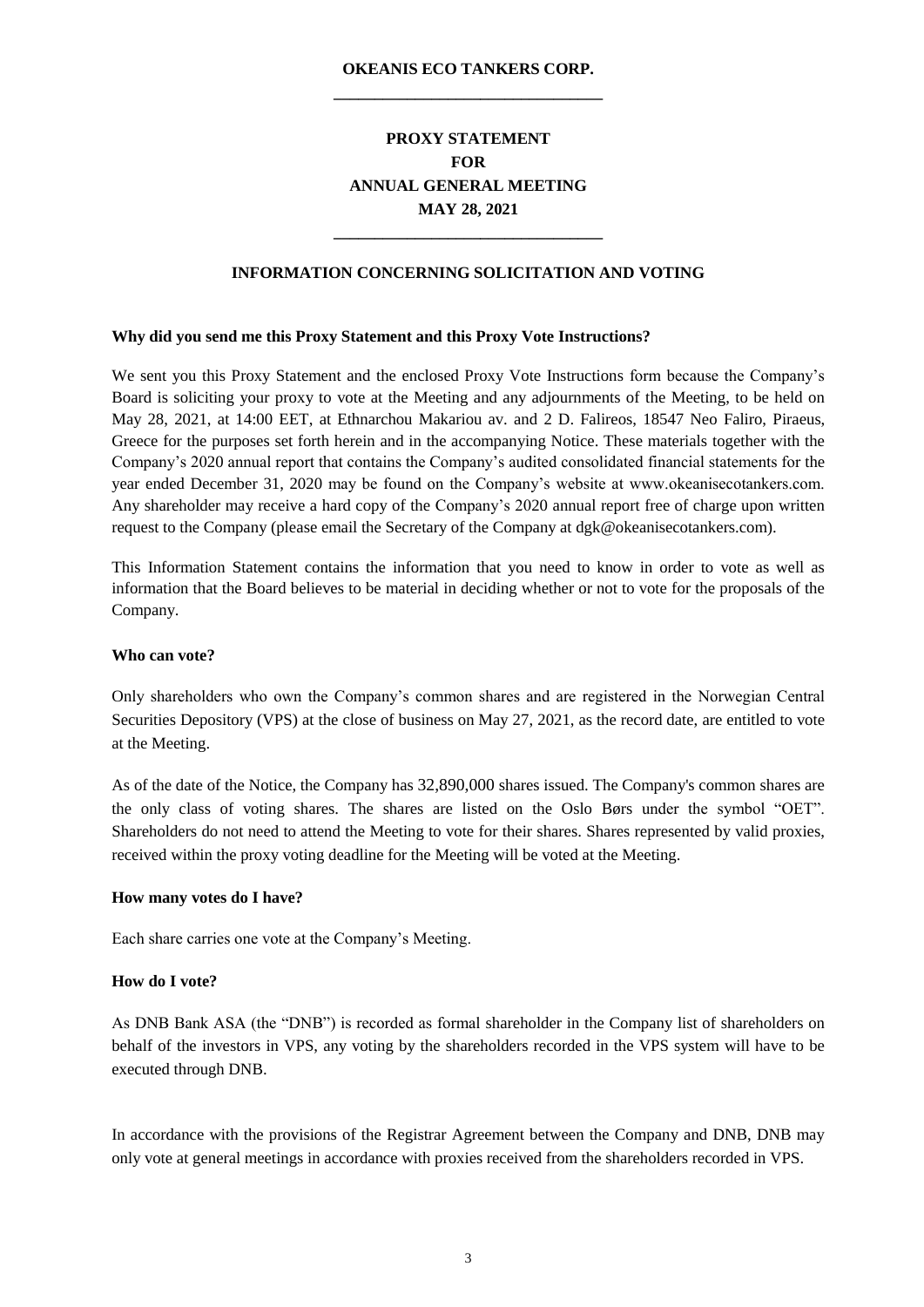Shareholders registered in the VPS must follow the instructions set out in the Proxy Vote Instructions form attached and vote by proxy, to be completed, signed and returned:

- (a) by e-mail, to the e-mail address: [vote@dnb.no](mailto:vote@dnb.no)
- (b) by ordinary mail to the postal address: DNB Bank ASA, Registrars Dept., P.O. Box 1600 Sentrum, 0021 Oslo, Norway.

so that it is received no later than at 12:00 CET on May 26, 2021.

Alternatively, if you attend the Meeting you may vote in person. In this case you will receive a Power of Attorney from DNB authorizing you to vote at the Meeting. Notice of attendance must be received by DNB no later than 12:00 (CET) on May 26, 2021, by sending an e-mail to [vote@dnb.no.](mailto:vote@dnb.no) If you have rendered a proxy and then you decide to attend in person you may revoke the proxy.

#### **How many votes are required for the approval of each proposal?**

The affirmative vote of the majority of the votes present or represented by proxy and entitled to vote at the Meeting is required.

#### **What constitutes a quorum for the Meeting?**

According to Company's Articles of Incorporation, there must be present, either in person or by proxy, shareholders of record holding no less than one-third of the shares issued and outstanding and entitled to vote at the Meeting in order to constitute a quorum.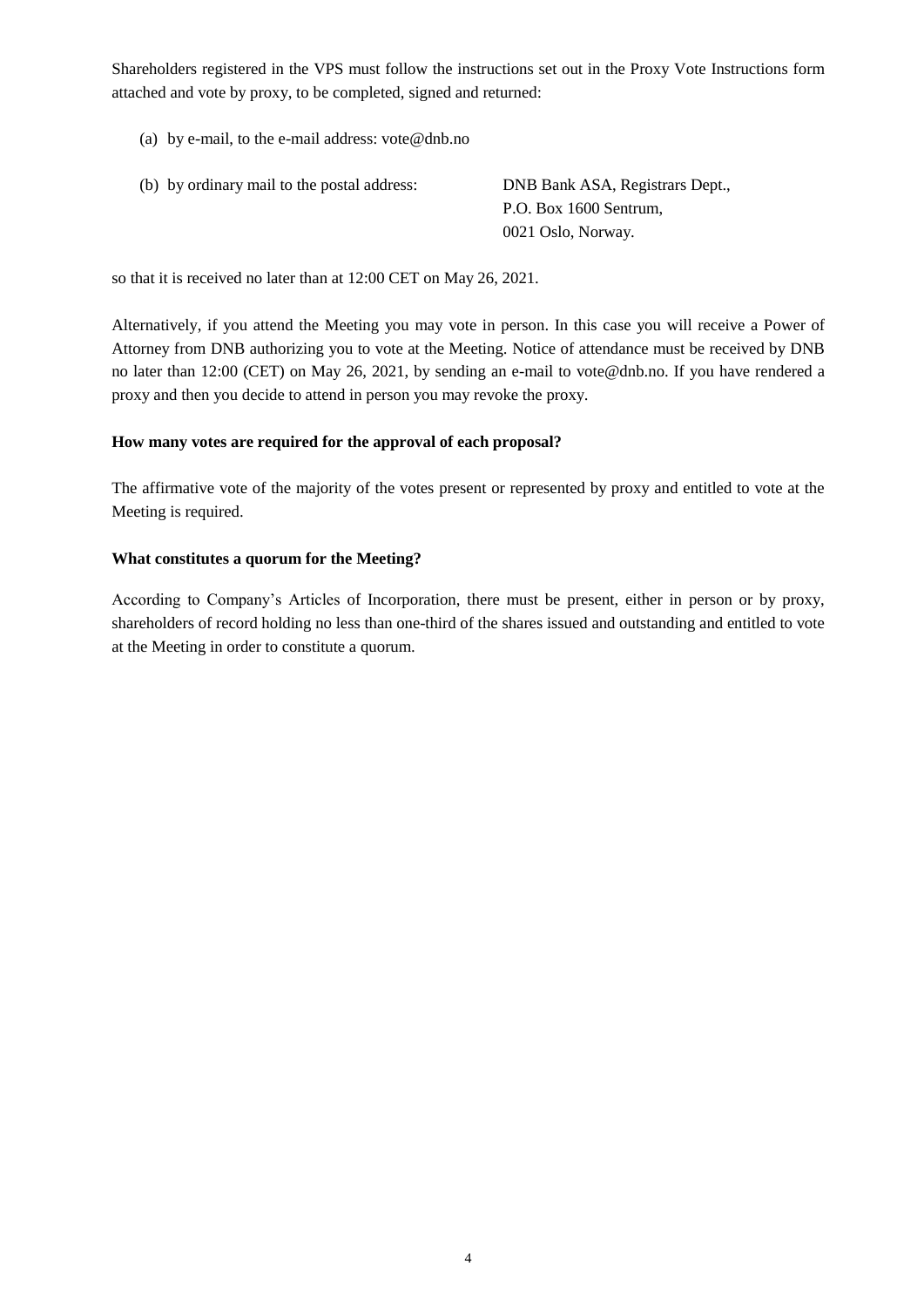#### **COMPANY PROPOSALS**

### **Proposal One: To approve the remuneration of the Company's independent auditors for the year ending December 31, 2021.**

The Board will submit for approval at the Meeting the remuneration to the Company's independent auditors, Deloitte Certified Public Accountants S.A., of  $E170,000$  for the audit of the year ending 2021, which includes:

- interim reviews of the Company's financial information, for each of the three fiscal quarters (Q1, Q2, Q3) in fiscal 2021
- annual audit of the Company's consolidated financial statements for the year ending December 31, 2021
- review of the financial information included in the Company's annual report
- review of the Company's system of internal controls

All services rendered by the independent auditors are subject to review by the Audit Committee. The remuneration of the independent auditors has been suggested by the Audit Committee and approved by the Board.

At the Meeting, the Board proposes that the shareholders pass the following resolution:

*"The remuneration of the Company's independent auditors, Deloitte Certified Public Accountants S.A., of €170,000 for the audit of the year ending 2021 is approved".*

### **Proposal Two: To re-elect the current members of the Board for a maximum one-year term and until their successors shall have been duly elected and qualified.**

The Company's Board currently comprises Mr. Ioannis Alafouzos (Chairman), Mr. Robert Knapp, Mr. Daniel Gold, Mr. Joshua Nemser, Mrs. Charlotte Stratos, Dr. John Kittmer and Mr. Georgios Aronis.

The Shareholders have noted that the current Board functions effectively as a collegiate body, every member offering his/her unique experience and expertise. Its composition has demonstrated that the Board can operate independently of any special interests and can properly serve the Company's interests. On this basis it was proposed that the Shareholders re-elect the current Board for another term of maximum one year and until their successors shall have been duly elected and qualified.

At the Meeting, the Board proposes that the shareholders pass the following resolution:

*"The Board of the Company is re-elected pursuant to Article III Section 2 of the Bylaws of the Company for another term of maximum one year and until their successors shall have been duly elected and qualified."* 

### **Proposal Three: To approve the remuneration of the Board following the recommendation of the Remuneration Committee of the Company.**

The Board has considered the proposal of the Remuneration Committee in relation to the remuneration of the Board. A copy of the recommendation of the Remuneration Committee is attached (Appendix I). The proposed amount reflects the Board's responsibility, expertise, time commitment and the complexity of the Company's activities and corresponds to the usual market benchmark for positions of similar responsibility and convolution.

At the Meeting, the Board proposes that the shareholders pass the following resolution:

*"The remuneration of the Board of US\$75,000 per member on an annual basis (except for the Chairman who has waived such right) plus reimbursement for travelling and minor out-of-pocket expenses is approved,*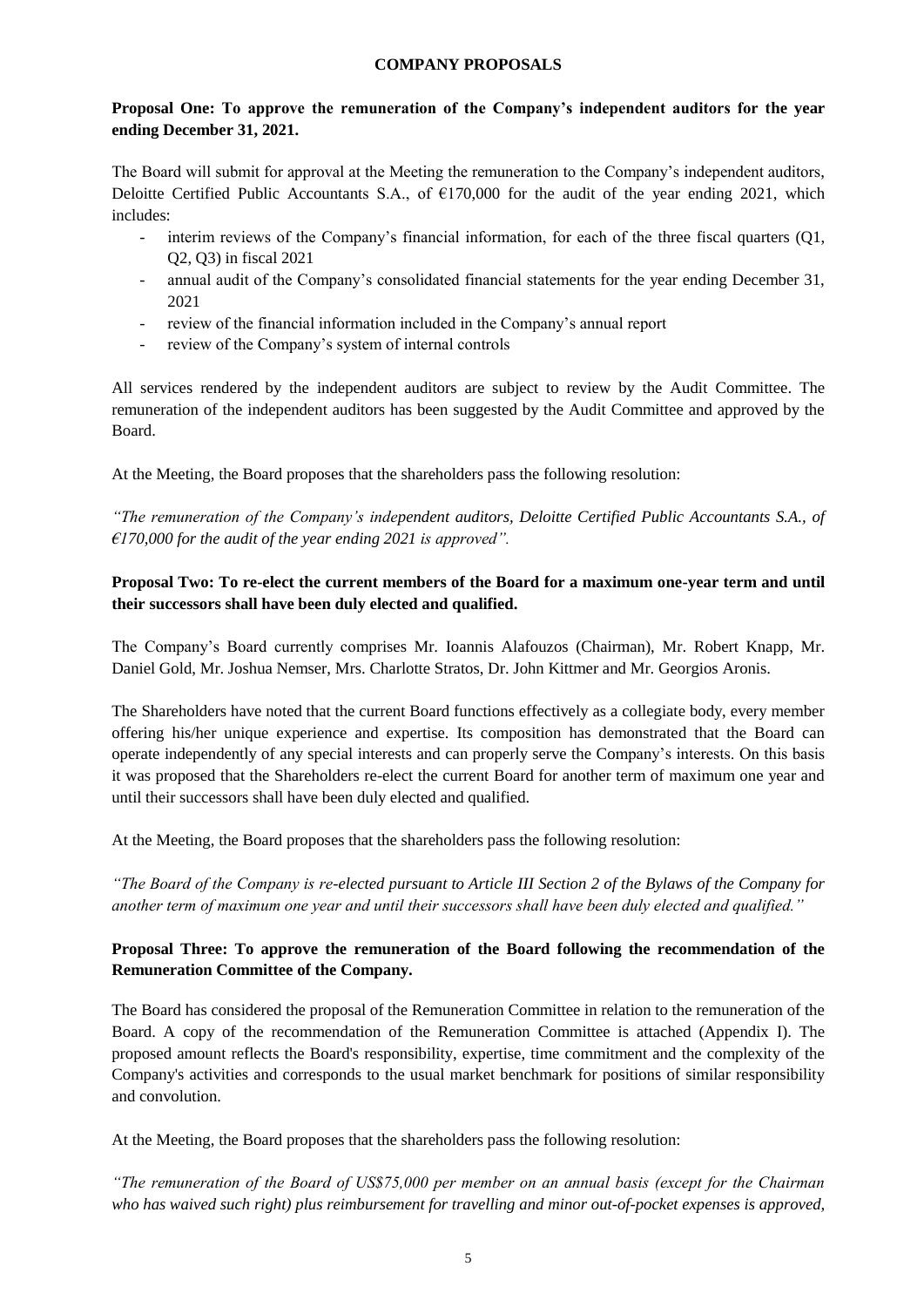*following the recommendation of the Remuneration Committee of the Company and pursuant to Article III Section 11 of the Bylaws of the Company".*

### **OTHER MATTERS**

The Board is not aware of any other business that will be presented at the Meeting. If any other business is properly brought forth before the Meeting, it is intended that proxies in the accompanying form will be voted in accordance with the judgment of the person or persons named in the proxies.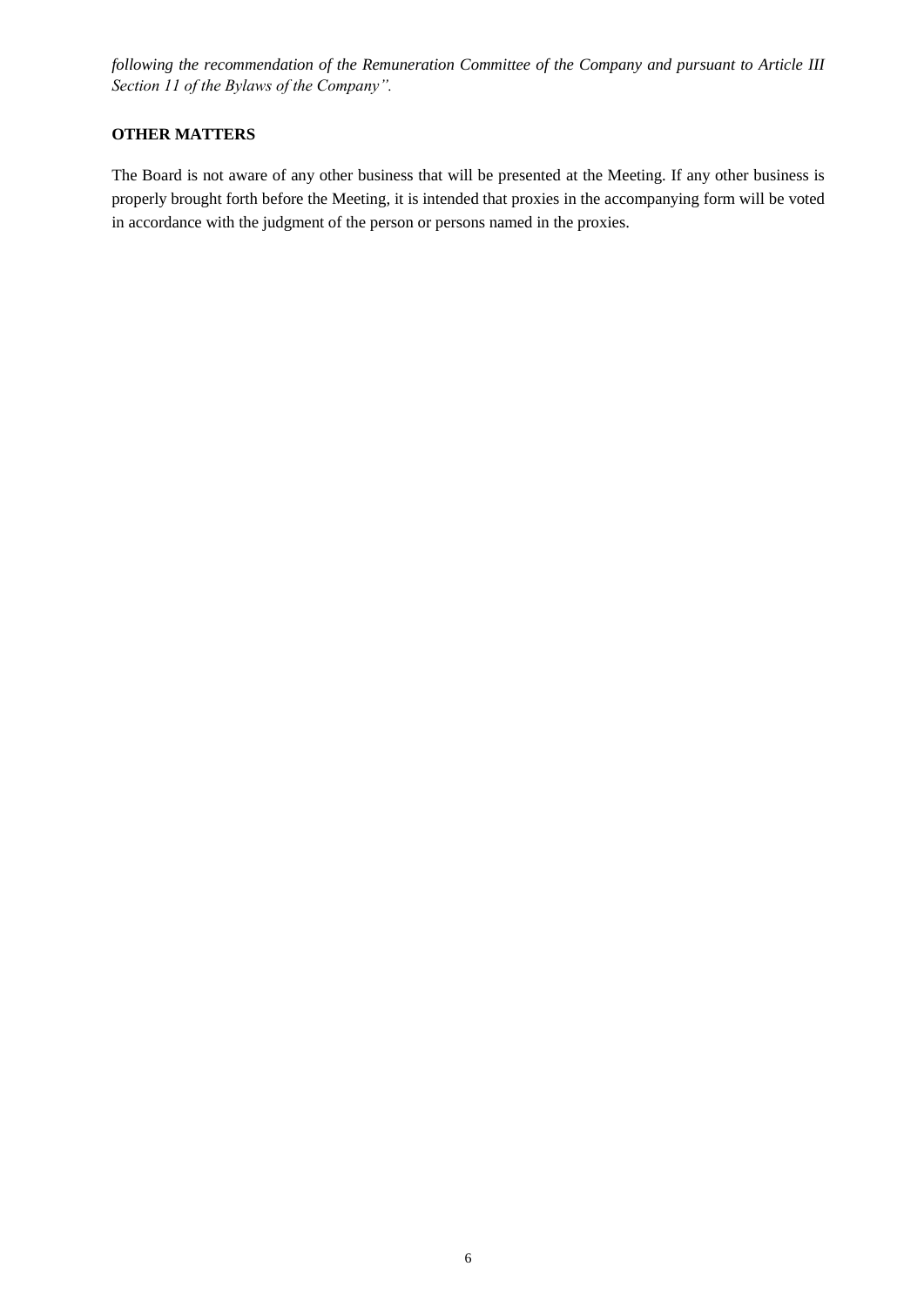

### **PROXY VOTE INSTRUCTIONS**

#### **OKEANIS ECO TANKERS CORP. (the "Company")**

### **PROXY SOLICITED FOR ANNUAL MEETING ON MAY 28, 2021**

As you are not recorded in the Company Register of Members, any voting at Annual General Meeting, or alternatively issue of a proxy will have to be executed via DNB Bank ASA ("**DNB**").

The undersigned hereby authorize DNB to constitute and appoint Ioannis Alafouzos, the Chairman of the Meeting, or failing the Chairman of the Meeting, any individual appointed by the Chairman of the Meeting, as his true and lawful agent and proxy, to represent the undersigned at the Annual General Meeting of shareholders of the Company to be held on May 28, 2021 at 14:00 EET, for the purposes set forth below and in the Notice of Annual General Meeting issued by the Company.

**X** Please mark your votes as in this example.

| <b>Resolutions</b>                                           | <b>FOR</b> | <b>AGAINST</b> | <b>ABSTAIN</b> |
|--------------------------------------------------------------|------------|----------------|----------------|
| To approve the remuneration of the Company's<br>1.           |            |                |                |
| independent auditors for the year ending December 31,        |            |                |                |
| 2021.                                                        |            |                |                |
| To re-elect the current members of the Board for a<br>2.     |            |                |                |
| maximum one-year term and until their successors shall       |            |                |                |
| have been duly elected and qualified.                        |            |                |                |
| To approve the remuneration of the Board following the<br>3. |            |                |                |
| recommendation of the Remuneration Committee of the          |            |                |                |
| Company.                                                     |            |                |                |
|                                                              |            |                |                |
|                                                              |            |                |                |
|                                                              |            |                |                |
|                                                              |            |                |                |
|                                                              |            |                |                |
|                                                              |            |                |                |

Signature(s) Date:

Note: Please sign exactly as name appears below, joint owners should each sign. When signing as attorney, executor, administrator or guardian, please give full title as such.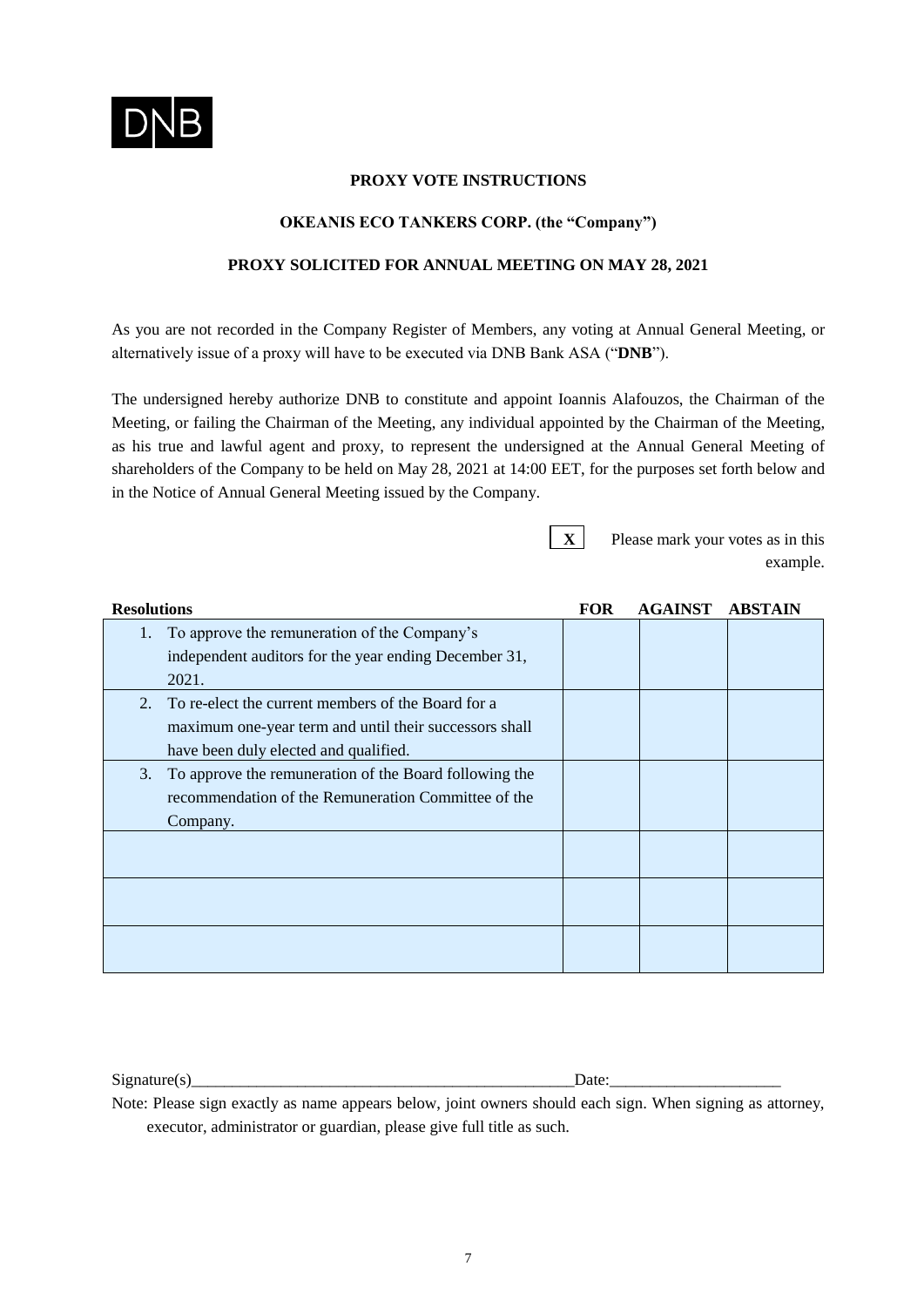| Name    | ΟÌ | سماط مماميين<br>ue.<br>. | --<br>ш |  |
|---------|----|--------------------------|---------|--|
| letters |    |                          |         |  |

Please return your completed and signed proxy, to be received by DNB Bank ASA on or prior to May 26 2021, 12:00 hours Central European Time, either by way of e-mail to e-mail address: [vote@dnb.no](mailto:vote@dnb.no) or by ordinary mail to DNB Bank ASA, Registrars Dept., P.O. Box 1600 Sentrum, 0021 Oslo, Norway, or if delivery by hand to: DNB Bank ASA, Registrars Dept., attn.: K. G. Berg, Dronning Eufemias gate 30, 0191 Oslo, Norway. If, however, you decide to attend the Meeting in person you may revoke this proxy at the Meeting.

#### **Important notice:**

This letter does not constitute any recommendations or advice on behalf of, or from DNB Bank ASA. You are recommended to seek legal and/or financial advice from your preferred advisor should you have any questions related to this letter and/or to the information contained in documents to which this letter is attached. You or your advisor may contact the issuer of the documents to which this letter is attached for guidance; this is including, but not limited to, any exercise of (indirect) shareholder rights you may have and/or should want to exercise. DNB Bank ASA may on direct request give technical guidance on how to retire your interest in the issuer of the documents to which this letter is attached from the Norwegian Central Securities Depository (Verdipapirsentralen – the "VPS") for the purpose of you being entered into the Register of Members, i.e. the primary register of the issuer referred to, in order for you to exercise any shareholder rights, as applicable, directly against the issuer, or any other third parties, including, but not limited to, any compulsory buy-out ("squeeze out") proceedings or any other legal or litigation proceedings.